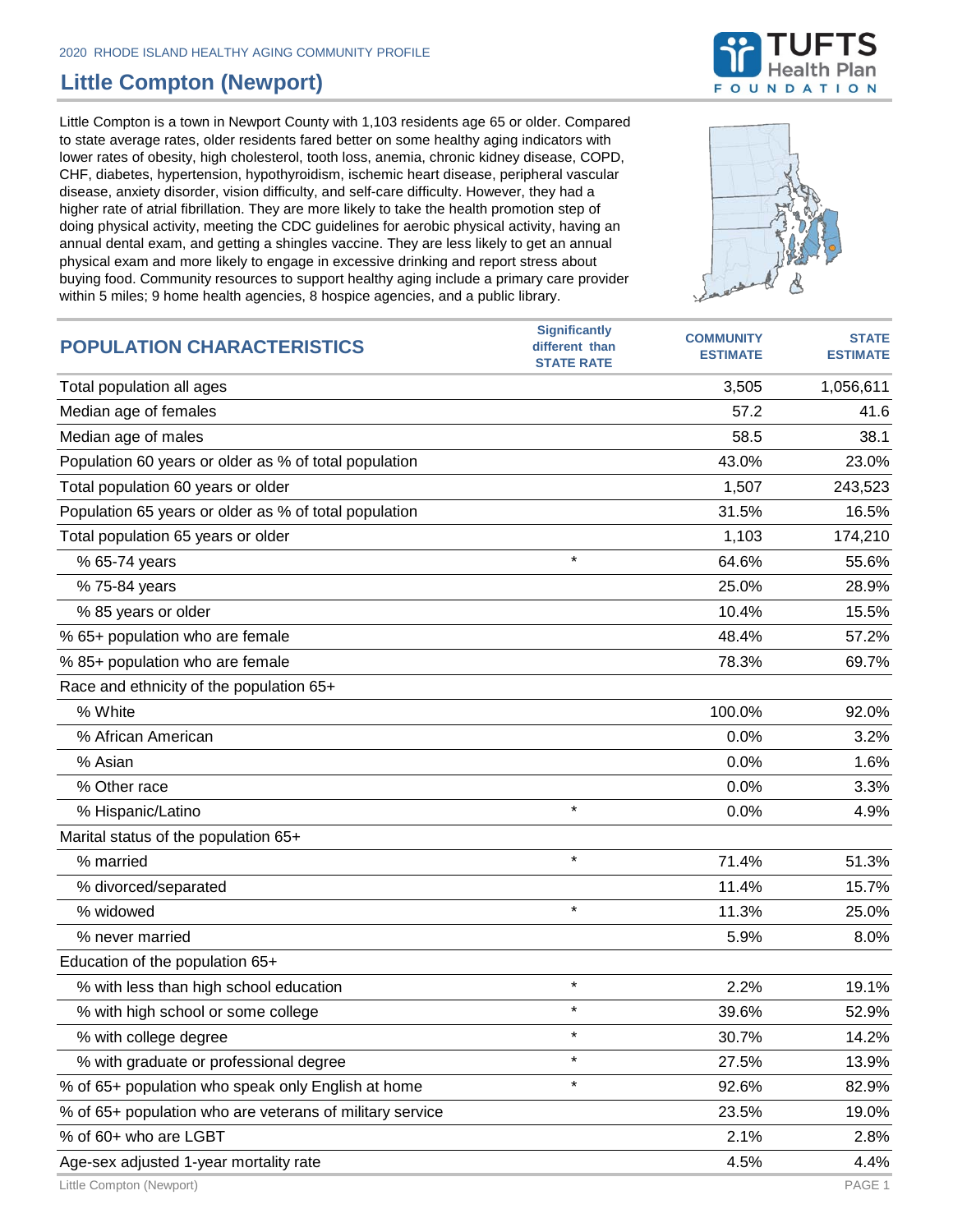| <b>HEALTHY AGING INDICATORS</b>                              | <b>BETTER / WORSE</b><br><b>STATE RATE</b> | <b>COMMUNITY</b><br><b>ESTIMATE</b> | <b>STATE</b><br><b>ESTIMATE</b> |
|--------------------------------------------------------------|--------------------------------------------|-------------------------------------|---------------------------------|
| <b>WELLNESS</b>                                              |                                            |                                     |                                 |
| % 60+ getting the recommended hours of sleep                 |                                            | 67.2%                               | 63.0%                           |
| % 60+ doing any physical activity within last month          | B                                          | 78.5%                               | 71.0%                           |
| % 60+ met CDC guidelines for muscle-strengthening activity   |                                            | 28.0%                               | 25.0%                           |
| % 60+ met CDC guidelines for aerobic physical activity       | B                                          | 63.5%                               | 54.3%                           |
| % 60+ with fair or poor health status                        |                                            | 15.9%                               | 19.5%                           |
| % 60+ with 15+ physically unhealthy days in last month       |                                            | 13.3%                               | 14.5%                           |
| <b>FALLS</b>                                                 |                                            |                                     |                                 |
| % 60+ who fell within last year                              |                                            | 28.7%                               | 26.3%                           |
| % 60+ who were injured in a fall within last year            |                                            | 10.2%                               | 10.3%                           |
| % 65+ had hip fracture                                       |                                            | 3.3%                                | 3.4%                            |
| <b>PREVENTION</b>                                            |                                            |                                     |                                 |
| % 60+ with physical exam/check-up in last year               | W                                          | 89.4%                               | 93.0%                           |
| % 60+ flu shot in last year                                  |                                            | 60.2%                               | 60.6%                           |
| % 60+ with pneumonia vaccine                                 |                                            | 66.5%                               | 67.7%                           |
| % 60+ with shingles vaccine                                  | В                                          | 42.9%                               | 35.3%                           |
| % 60+ women with a mammogram within last 2 years             |                                            | 78.8%                               | 82.0%                           |
| % 60+ with colorectal cancer screening                       |                                            | 81.1%                               | 77.8%                           |
| % 60+ with HIV test                                          |                                            | 16.2%                               | 15.8%                           |
| % 60+ met CDC preventive health screening goals              |                                            | 42.5%                               | 39.2%                           |
| <b>NUTRITION &amp; DIET</b>                                  |                                            |                                     |                                 |
| % 60+ with 5 or more servings of fruit or vegetables per day |                                            | 21.2%                               | 18.1%                           |
| % 65+ with poor supermarket access                           |                                            | 0.0%                                | 23.6%                           |
| % 60+ stressed about buying food in last month               | B                                          | 8.0%                                | 13.2%                           |
| % 60+ self-reported obese                                    |                                            | 24.1%                               | 26.8%                           |
| % 65+ clinically diagnosed obesity                           | В                                          | 20.6%                               | 29.3%                           |
| % 65+ with high cholesterol                                  | B                                          | 73.8%                               | 79.1%                           |
| % 60+ with cholesterol screening                             |                                            | 97.6%                               | 96.9%                           |
| <b>ORAL HEALTH</b>                                           |                                            |                                     |                                 |
| % 60+ with dental insurance                                  |                                            | 55.8%                               | 56.3%                           |
| % 60+ with annual dental exam                                | В                                          | 84.4%                               | 75.9%                           |
| # of dentists per 100,000 persons (all ages)                 |                                            | 0.0                                 | 64.7                            |
| % 60+ with loss of 6 or more teeth                           | B                                          | 21.8%                               | 29.6%                           |
| <b>CHRONIC DISEASE</b>                                       |                                            |                                     |                                 |
| % 65+ with Alzheimer's disease or related dementias          |                                            | 10.9%                               | 13.1%                           |
| % 65+ with anemia                                            | В                                          | 43.7%                               | 50.0%                           |
| % 65+ with asthma                                            |                                            | 13.9%                               | 14.9%                           |
| % 65+ with atrial fibrillation                               | W                                          | 20.3%                               | 15.0%                           |
| % 65+ with autism spectrum disorder                          |                                            | N/A                                 | 0.04%                           |
| % 65+ with benign prostatic hyperplasia (men)                |                                            | 44.2%                               | 42.2%                           |
| % 65+ with breast cancer (women)                             |                                            | 12.7%                               | 11.1%                           |
| % 65+ with cataract                                          |                                            | 68.0%                               | 67.5%                           |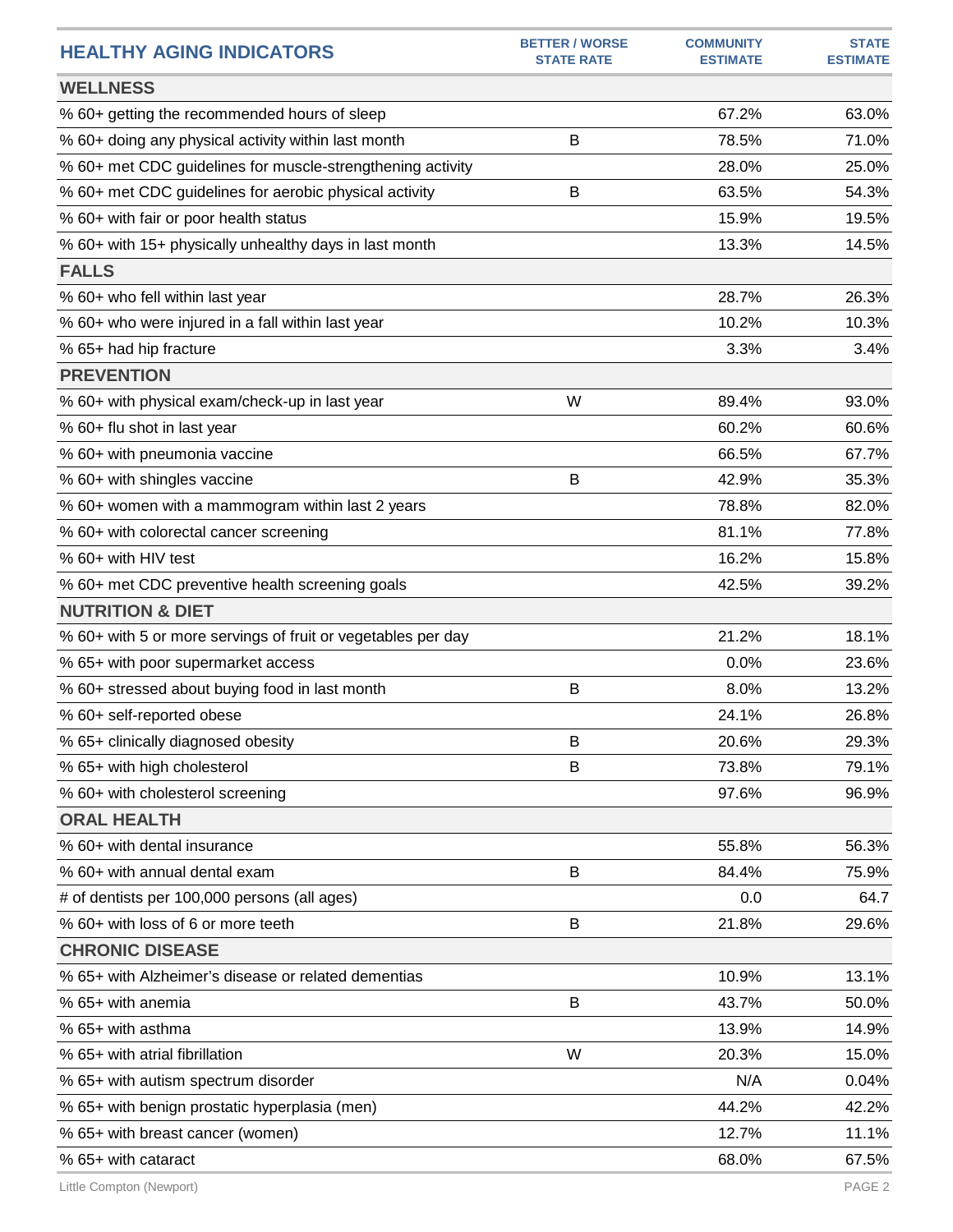| <b>HEALTHY AGING INDICATORS</b>                         | <b>BETTER / WORSE</b><br><b>STATE RATE</b> | <b>COMMUNITY</b><br><b>ESTIMATE</b> | <b>STATE</b><br><b>ESTIMATE</b> |
|---------------------------------------------------------|--------------------------------------------|-------------------------------------|---------------------------------|
| % 65+ with chronic kidney disease                       | B                                          | 23.7%                               | 30.7%                           |
| % 65+ with chronic obstructive pulmonary disease        | B                                          | 19.4%                               | 22.9%                           |
| % 65+ with colon cancer                                 |                                            | 2.6%                                | 2.7%                            |
| % 65+ with congestive heart failure                     | B                                          | 17.0%                               | 21.6%                           |
| % 65+ with diabetes                                     | B                                          | 26.2%                               | 34.7%                           |
| % 65+ with endometrial cancer (women)                   |                                            | 2.5%                                | 1.9%                            |
| % 65+ with epilepsy                                     |                                            | 2.9%                                | 2.9%                            |
| % 65+ with fibromyalgia, chronic pain and fatigue       |                                            | 23.0%                               | 25.4%                           |
| % 65+ with glaucoma                                     |                                            | 28.0%                               | 27.0%                           |
| % 65+ ever had a heart attack                           |                                            | 4.8%                                | 5.8%                            |
| % 65+ with HIV/AIDS                                     |                                            | 0.10%                               | 0.12%                           |
| % 65+ with hypertension                                 | B                                          | 69.8%                               | 78.0%                           |
| % 65+ with hypothyroidism                               | B                                          | 17.7%                               | 22.4%                           |
| % 65+ with ischemic heart disease                       | B                                          | 36.6%                               | 41.8%                           |
| % 65+ with leukemias and lymphomas                      |                                            | 2.2%                                | 2.7%                            |
| % 65+ with liver disease                                |                                            | 11.4%                               | 9.9%                            |
| % 65+ with lung cancer                                  |                                            | 2.0%                                | 2.1%                            |
| % 65+ with migraine and other chronic headache          |                                            | 5.6%                                | 6.1%                            |
| % 65+ with osteoarthritis or rheumatoid arthritis       |                                            | 51.9%                               | 56.2%                           |
| % 65+ with osteoporosis                                 |                                            | 20.8%                               | 19.6%                           |
| % 65+ with peripheral vascular disease                  | B                                          | 15.1%                               | 25.6%                           |
| % 65+ with pressure ulcer or chronic ulcer              |                                            | 6.5%                                | 8.1%                            |
| % 65+ with prostate cancer (men)                        |                                            | 15.6%                               | 13.4%                           |
| % 65+ with stroke                                       |                                            | 13.0%                               | 11.9%                           |
| % 65+ with traumatic brain injury                       |                                            | 1.1%                                | 1.0%                            |
| % 65+ with 4+ (out of 15) chronic conditions            | В                                          | 54.9%                               | 63.8%                           |
| % 65+ with 0 chronic conditions                         |                                            | 7.6%                                | 7.0%                            |
| <b>BEHAVIORAL HEALTH</b>                                |                                            |                                     |                                 |
| # opioid deaths (all ages)                              |                                            | $<$ 5                               | 1,654                           |
| % 65+ with opioid use disorder                          |                                            | 1.3%                                | 1.9%                            |
| % 65+ with substance use disorder                       |                                            | 7.6%                                | 7.0%                            |
| % 60+ who used marijuana in last month                  |                                            | N/A                                 | 3.4%                            |
| % 60+ excessive drinking                                | W                                          | 13.3%                               | 9.3%                            |
| % 65+ with tobacco use disorder                         |                                            | 8.9%                                | 10.8%                           |
| % 60+ current smokers                                   |                                            | 7.6%                                | 8.7%                            |
| % 60+ ever used E-Cigarettes in last month              |                                            | 3.9%                                | 5.8%                            |
| <b>MENTAL HEALTH</b>                                    |                                            |                                     |                                 |
| % 60+ who reported receiving adequate emotional support |                                            | 82.3%                               | 79.7%                           |
| % 60+ who reported being satisfied with life            |                                            | 96.8%                               | 95.3%                           |
| % 60+ with 15+ days poor mental health in last month    |                                            | 6.1%                                | 7.4%                            |
| % 65+ with depression                                   |                                            | 29.4%                               | 32.9%                           |
| % 65+ with anxiety disorder                             | B                                          | 24.5%                               | 29.8%                           |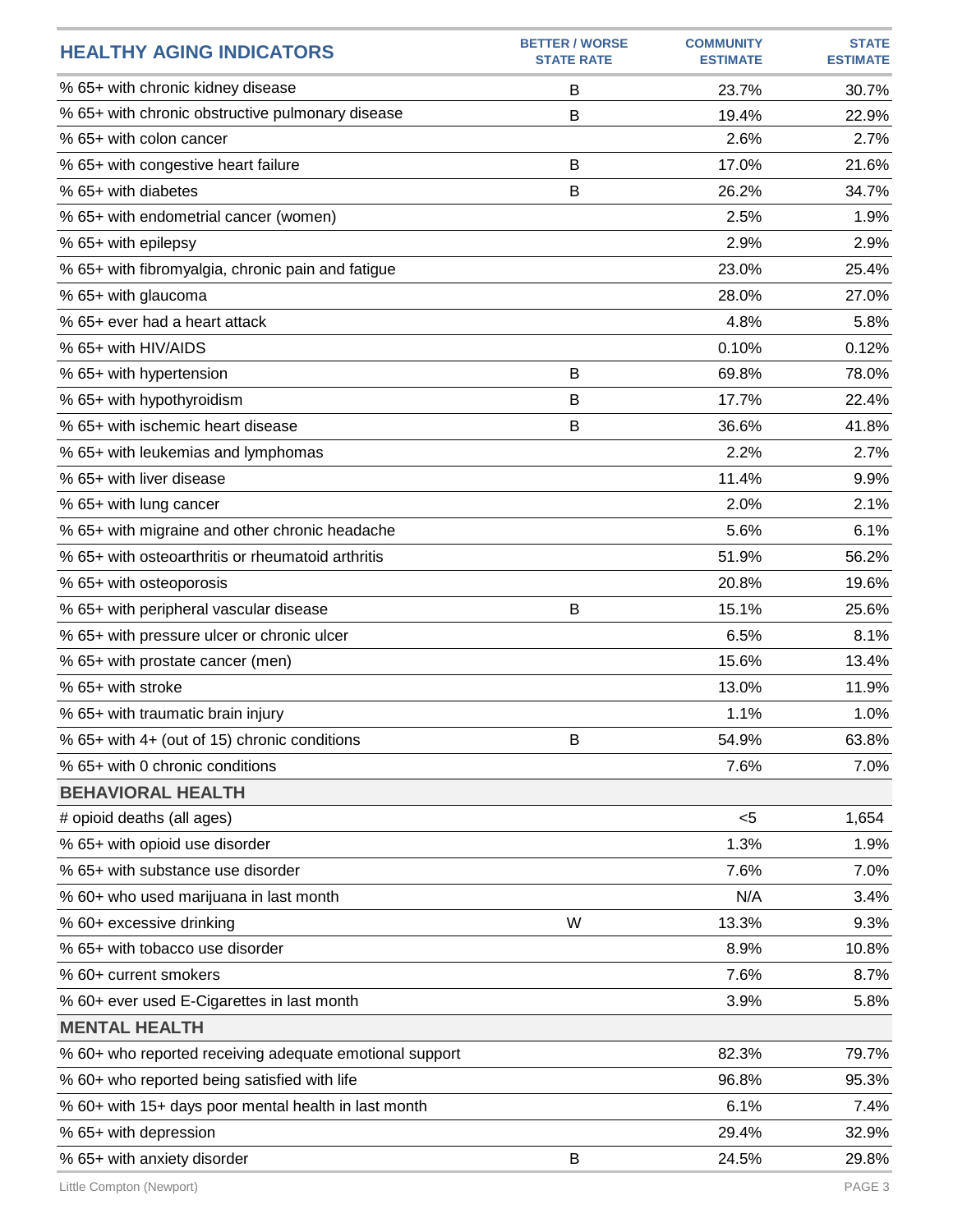| <b>HEALTHY AGING INDICATORS</b>                                  | <b>BETTER / WORSE</b><br><b>STATE RATE</b> | <b>COMMUNITY</b><br><b>ESTIMATE</b> | <b>STATE</b><br><b>ESTIMATE</b> |
|------------------------------------------------------------------|--------------------------------------------|-------------------------------------|---------------------------------|
| % 65+ with bipolar disorder                                      |                                            | 3.2%                                | 4.1%                            |
| % 65+ with post-traumatic stress disorder                        |                                            | 1.7%                                | 1.7%                            |
| % 65+ with schizophrenia & other psychotic disorder              |                                            | 2.8%                                | 3.8%                            |
| % 65+ with personality disorder                                  |                                            | 2.3%                                | 2.8%                            |
| <b>LIVING WITH DISABILITY</b>                                    |                                            |                                     |                                 |
| % 65+ with self-reported hearing difficulty                      |                                            | 10.1%                               | 13.9%                           |
| % 65+ with clinical diagnosis of deafness or hearing impairment  |                                            | 16.9%                               | 16.4%                           |
| % 65+ with self-reported vision difficulty                       | B                                          | 1.7%                                | 5.5%                            |
| % 65+ with clinical diagnosis of blindness or visual impairment  |                                            | 1.4%                                | 1.1%                            |
| % 65+ with self-reported cognition difficulty                    |                                            | 3.9%                                | 8.2%                            |
| % 65+ with self-reported ambulatory difficulty                   |                                            | 17.8%                               | 21.0%                           |
| % 65+ with clinical diagnosis of mobility impairment             |                                            | 4.0%                                | 3.8%                            |
| % 65+ with self-reported self-care difficulty                    | B                                          | 3.3%                                | 8.0%                            |
| % 65+ with self-reported independent living difficulty           |                                            | 10.5%                               | 14.3%                           |
| <b>CAREGIVING</b>                                                |                                            |                                     |                                 |
| # of Alzheimer's disease specific support groups                 |                                            | 0                                   | 16                              |
| # of Memory Cafes                                                |                                            | 0                                   | 10                              |
| % of 60+ who provide care to a family/friend in last month       |                                            | 27.3%                               | 22.5%                           |
| % of grandparents raising grandchildren                          |                                            | 0.4%                                | 1.0%                            |
| % of grandparents who live with grandchildren                    |                                            | 1.9%                                | 3.2%                            |
| <b>ACCESS TO CARE</b>                                            |                                            |                                     |                                 |
| % 65+ dually eligible for Medicare and Medicaid                  | $\star$                                    | 3.7%                                | 13.8%                           |
| % 65+ Medicare managed care enrollees                            | $\star$                                    | 26.3%                               | 43.8%                           |
| % 60+ with a regular doctor                                      |                                            | 96.3%                               | 96.7%                           |
| % 60+ who did not see a doctor when needed due to cost           |                                            | 4.9%                                | 5.4%                            |
| # of primary care providers within 5 miles                       |                                            | 1                                   | 1,605                           |
| # of hospitals within 5 miles                                    |                                            | 0                                   | 13                              |
| # of home health agencies                                        |                                            | 9                                   | 23                              |
| # of nursing homes within 5 miles                                |                                            | 0                                   | 80                              |
| # of community health centers                                    |                                            | 0                                   | 43                              |
| # of adult day health centers                                    |                                            | 0                                   | 31                              |
| # of hospice agencies                                            |                                            | 8                                   | 18                              |
| <b>SERVICE UTILIZATION</b>                                       |                                            |                                     |                                 |
| # physician visits per year                                      |                                            | 8.5                                 | 8.4                             |
| # emergency room visits/1000 persons 65+ years annually          |                                            | 550.8                               | 620.6                           |
| # Part D monthly prescription fills per person annually          | $\star$                                    | 44.2                                | 52.2                            |
| # home health visits annually                                    |                                            | 4.3                                 | 3.5                             |
| # durable medical equipment claims annually                      |                                            | 1.7                                 | 1.7                             |
| # inpatient hospital stays/1000 persons 65+ years annually       |                                            | 297.1                               | 286.5                           |
| % Medicare inpatient hospital readmissions (as % of admissions)  |                                            | 18.5%                               | 17.4%                           |
| # skilled nursing facility stays/1000 persons 65+ years annually |                                            | 85.4                                | 98.8                            |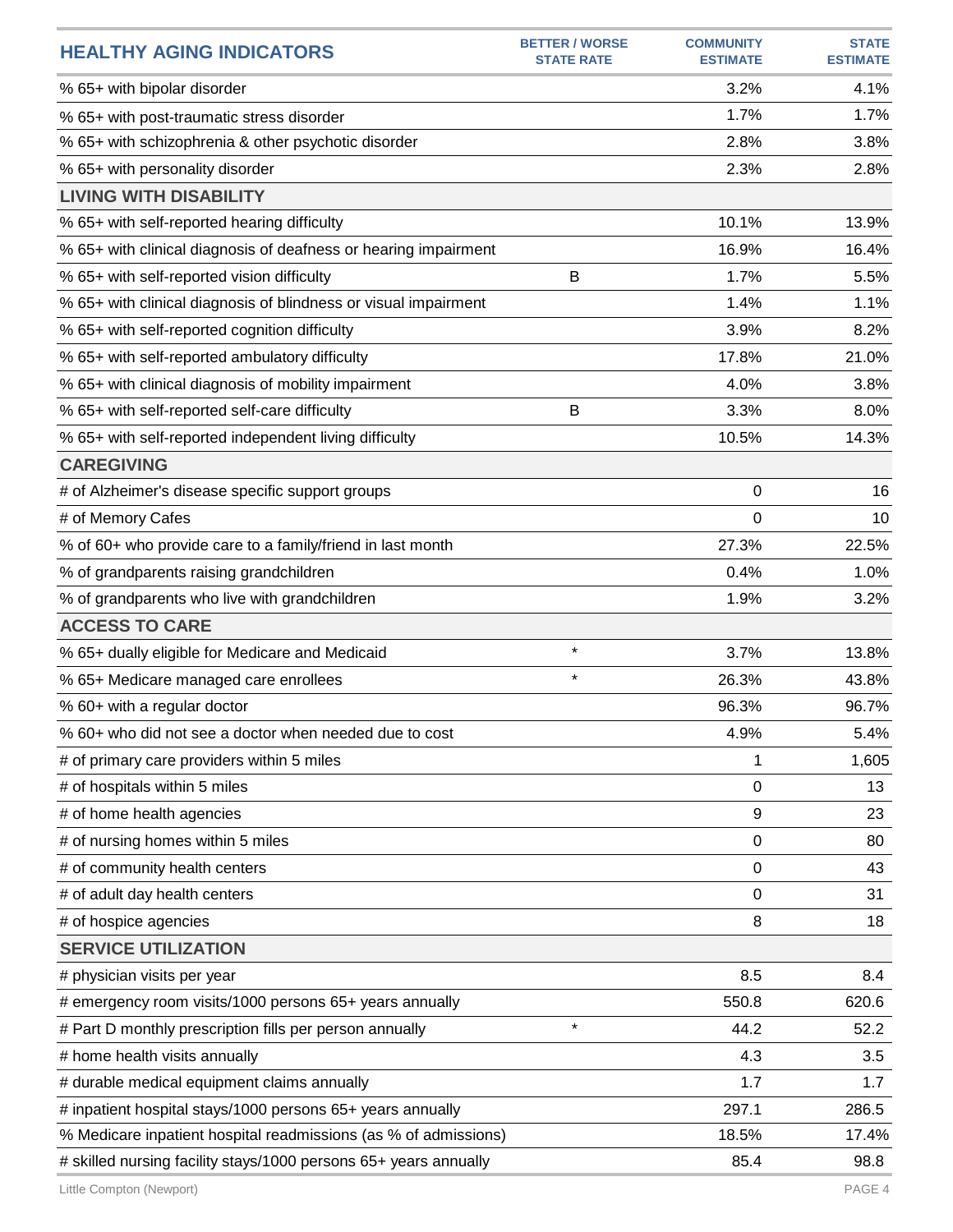| <b>BETTER / WORSE</b><br><b>HEALTHY AGING INDICATORS</b><br><b>STATE RATE</b> | <b>COMMUNITY</b><br><b>ESTIMATE</b> | <b>STATE</b><br><b>ESTIMATE</b> |
|-------------------------------------------------------------------------------|-------------------------------------|---------------------------------|
| # skilled nursing home Medicare beds/1000 persons 65+ years                   | 0.0                                 | 47.1                            |
| $\star$<br>% 65+ getting Medicaid long term services and supports             | 1.7%                                | 4.2%                            |
| % 65+ hospice users                                                           | 3.2%                                | 3.5%                            |
| % 65+ hospice users as % of decedents                                         | 45.4%                               | 53.0%                           |
| Median hospice days per hospice user (65+, deceased)                          | 12.0                                | 11.0                            |
| Median hospice payment (Medicare + other) per hospice user                    | \$4,057.45                          | \$3,870.97                      |
| <b>COMMUNITY</b>                                                              |                                     |                                 |
| Air pollution: annual # of unhealthy days for 65+ (county)                    | N/A                                 | N/A                             |
| Age-friendly efforts in community                                             | Not yet                             | Yes                             |
| # of senior centers                                                           | 0                                   | 32                              |
| # of universities and community colleges                                      | 0                                   | 19                              |
| # of public libraries                                                         | 1                                   | 71                              |
| # of YMCAs                                                                    | $\Omega$                            | 15                              |
| % in county with access to broadband (all ages)                               | 94.3%                               | 98.1%                           |
| $\star$<br>% 60+ who used Internet in last month                              | 79.1%                               | 71.6%                           |
| Voter participation rate in 2016 election (age 18+)                           | 74.6%                               | 55.0%                           |
| $\star$<br>% 60+ who believe local service orgs understand needs              | 53.7%                               | 44.1%                           |
| $\star$<br>% 60+ who believe he/she can make a difference                     | 61.7%                               | 52.2%                           |
| % 60+ who believe working together can make a difference                      | 84.1%                               | 81.0%                           |
| $\star$<br>% 60+ who volunteer at least once per month                        | 28.4%                               | 22.9%                           |
| $\star$<br>% 60+ who attend community events (church, club) monthly           | 54.4%                               | 44.4%                           |
| <b>SAFETY &amp; CRIME</b>                                                     |                                     |                                 |
| Violent crime rate /100,000 persons                                           | 28.5                                | 220.3                           |
| Homicide rate /100,000 persons (county)                                       | 2                                   | $\overline{2}$                  |
| # firearm fatalities (all ages) (county)                                      | 67                                  | 895                             |
| Property crime rate /100,000 persons                                          | 813.2                               | 1,678.4                         |
| # 65+ deaths by suicide (county)                                              | 11                                  | 57                              |
| <b>TRANSPORTATION</b>                                                         |                                     |                                 |
| $\star$<br>% 65+ who own a motor vehicle                                      | 99.6%                               | 85.0%                           |
| % 60+ who always drive or ride wearing a seatbelt                             | 92.5%                               | 91.9%                           |
| % 60+ who drove under the influence of drinking in last month                 | N/A                                 | 2.0%                            |
| # of fatal crashes involving adult age 60+/town                               | 0                                   | 82                              |
| # of fatal crashes involving adult age 60+/county                             | 5                                   | 82                              |
| <b>HOUSING</b>                                                                |                                     |                                 |
| $\star$<br>% 65+ population who live alone                                    | 20.9%                               | 31.4%                           |
| Average household size (all ages)                                             | 2.2                                 | 2.5                             |
| Median house value                                                            | \$494,900.00                        | \$249,800.00                    |
| $\star$<br>% 60+ own home                                                     | 86.4%                               | 70.3%                           |
| % 60+ homeowners who have mortgage                                            | 47.0%                               | 48.7%                           |
| % 60+ stressed about paying rent/mortgage in last month                       | 17.5%                               | 22.1%                           |